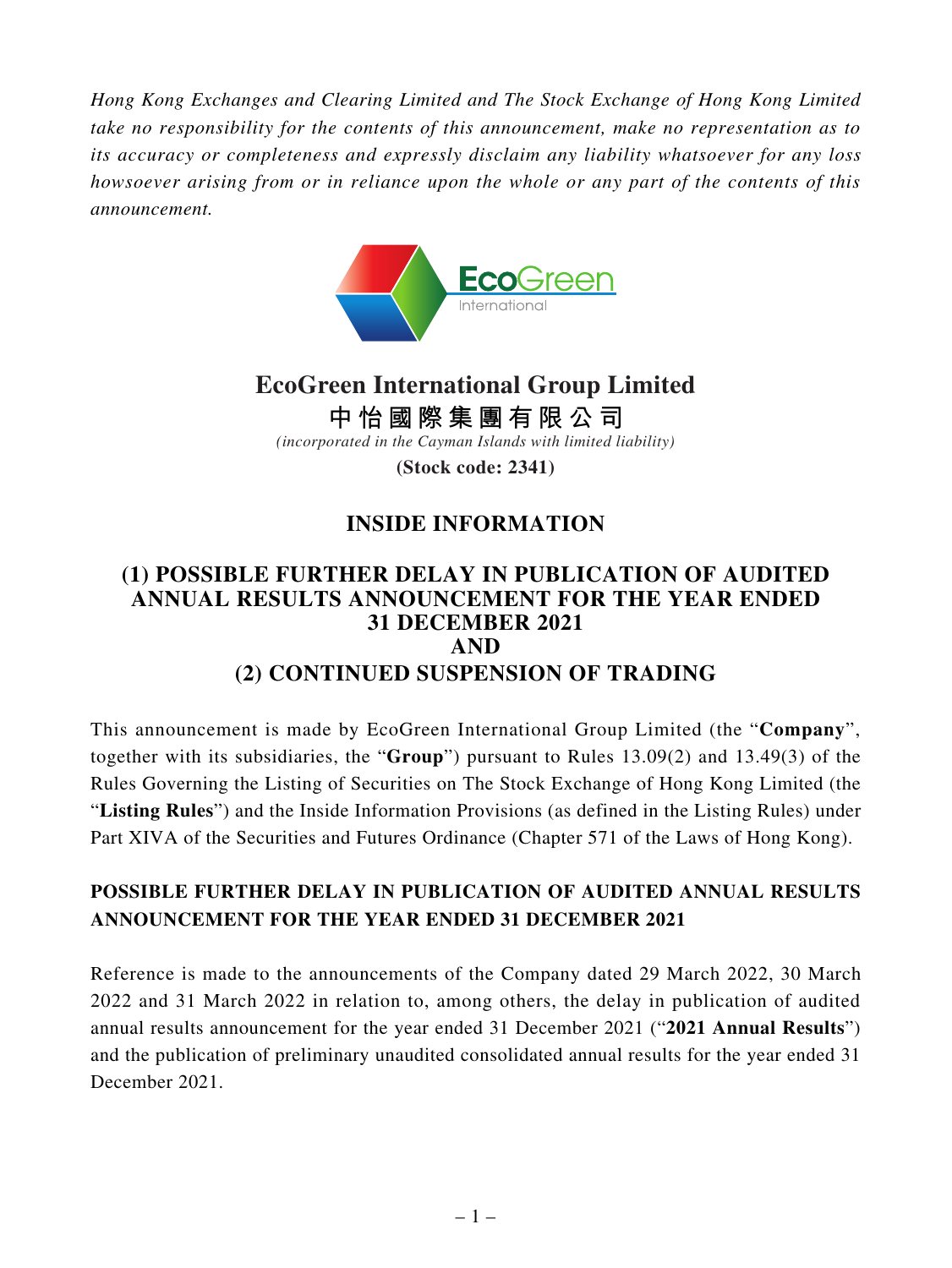The board (the "**Board**") of directors (the "**Director(s)**") of the Company announces that the publication of the 2021 Annual Results will be further delayed as additional time is required to obtain further information and supporting documents requested by the auditor of the Company (the "**Auditor**") to complete its audit procedures.

On 2 April 2022, the Auditor informed the audit committee of the Board (the "**Audit Committee**") that certain bank confirmations received by them on 1 April 2022 indicated an aggregate bank balance as at 31 December 2021 of approximately RMB160,000 which revealed significant discrepancies with the aggregate amount of these bank balances of approximately RMB1,580,000,000 according to the books and records of the Group as at 31 December 2021.

In light of above mentioned, it casts uncertainty on the cash and cash equivalents of RMB1,655,773,000 (unaudited) as at 31 December 2021, the opening balance of cash and cash equivalents of RMB1,460,152,000 (audited), and other items making up or affected by and disclosures relating to such bank balances as included in the Group's unaudited consolidated financial information as disclosed in the Company's announcement dated 30 March 2022.

Discussions with the Auditor is ongoing and one of the recommendations made by the Auditor is the formation of an independent investigation committee to commission an independent investigation (the "**Investigation**") on the abovementioned significant discrepancies on bank balances to be conducted by independent professional adviser(s) (the "**Independent Adviser**"). In response to the concerns raised by the Auditor, on 4 April 2022 the Board resolved to establish an independent board committee (the "**IBC**"), comprising Mr. Yau Fook Chuen, Mr. Xiang Ming and Mr. Wong Yik Chung, John, all are independent non-executive directors, to oversee the conduct of the Investigation and to engage the Independent Adviser. Mr. Wong Yik Chung, John has been appointed as the chairman of the IBC. At this stage, it is not certain when the Investigation will be completed and the Company shall render all assistance and cooperate with the IBC, the Independent Adviser and the Auditor in full to report the preliminary findings of the Investigation as soon as possible.

In light of the above, the Auditor is not in a position to commit to a definite timeline about the completion of the audit and issuance of the audit report. Accordingly, as at the date of this announcement, the Board is not able to determine the expected date of publication of the 2021 Annual Results and the expected date of despatch of the annual report for the year ended 31 December 2021.

The Company will make further announcement(s) to provide updates on the above matters as and when appropriate in accordance with the Listing Rules.